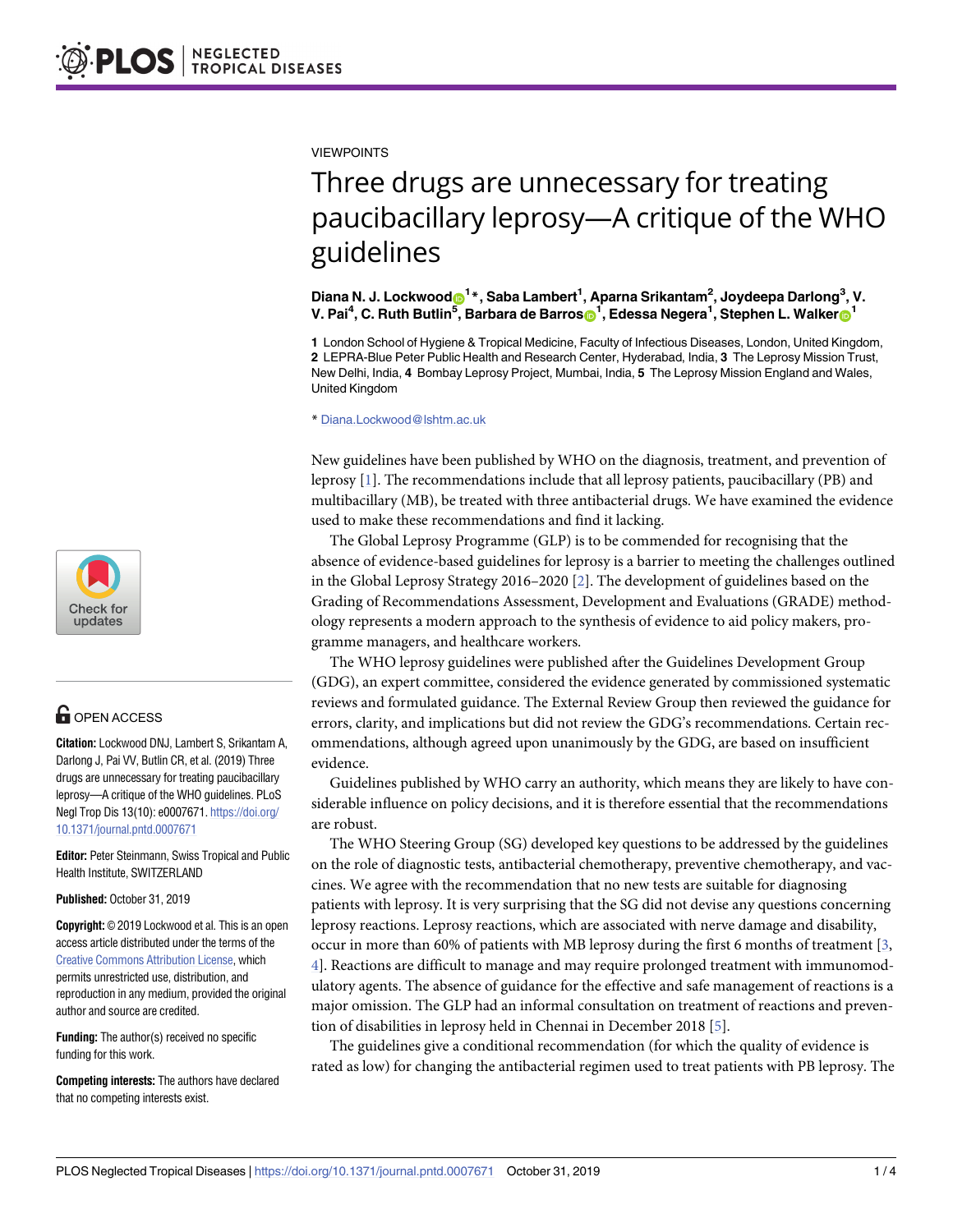<span id="page-1-0"></span>guidelines recommend that PB leprosy continue to be treated for 6 months but with 3 drugs rather than 2. This harmonises the drug combinations used to treat PB and MB disease.

PB leprosy has been treated with rifampicin and dapsone since the introduction of WHO multidrug therapy (MDT) in 1982. The duration of treatment is 6 months. Rifampicin is taken monthly and dapsone daily. The risk of relapse for PB leprosy following PB MDT was investigated in 2 prospective studies in Malawi and Indonesia, which showed a relapse rate of 0.65/ 100 person-years at risk (PYAR) and 0.12/100 PYAR, respectively [[6\]](#page-3-0). Relapse rates lower than 1.0/100 PYAR were felt to be acceptable [\[7](#page-3-0)]. We estimate that over 9 million patients have been treated with this combination.

We examined the evidence underlying the recommendation that PB patients be treated with rifampicin, dapsone, and clofazimine. The guidelines state, "For PB leprosy patients, there is evidence of better clinical outcomes with a 3-drug 6-month regimen compared with a 2-drug 6-month regimen." The papers cited were clinical trials by Prasad and colleagues [[8](#page-3-0)], Rao and colleagues [\[9](#page-3-0)], Butlin and colleagues [\[10\]](#page-3-0), and Penna and colleagues [[3\]](#page-3-0); a prospective study of adverse effects by Gonçalves and colleagues  $[11]$ ; and a descriptive study by Hungria and colleagues [[12\]](#page-3-0) on the prediction of reactions. The studies by Butlin [[10\]](#page-3-0) and Penna [[3](#page-3-0)] only reported results in MB patients and are not relevant to this recommendation.

Only the studies by Prasad [\[8\]](#page-3-0) and Rao [[9\]](#page-3-0) examined the efficacy of 6 months of MB MDT compared with PB MDT for PB patients. The nonblinded, quasi-randomised study of 44 patients by Prasad and colleagues used "clinical improvement" as an outcome measure in patients receiving 6 months' treatment with PB MDT or MB MDT. Clinical improvement was assessed using unvalidated criteria of uncertain reliability including reduction in size of skin lesion and decrease in nerve thickening. They report statistically significant improvement in these criteria at 6 months for those who received MB MDT. Prasad and colleagues reported that they did not "encounter side-effects of anti-leprosy drugs" but not how adverse effects were monitored. Rao and colleagues [[9](#page-3-0)] performed an open comparative trial that enrolled 32 PB patients and graded clinical improvement as "good," "moderate," and "poor" based on modifications to an unvalidated scoring system. There were no significant differences between the PB patients who received PB MDT and those who received MB MDT for 6 months. Two of 18 (11.1%) PB patients developed clofazimine pigmentation. The evidence from these studies was deemed to be of very low quality with a high risk of bias in Annex 3.3 of the evidence summary.

The results of 2 other studies were examined by the GDG to make this recommendation. There was no significant difference in the frequency of leprosy reactions in 158 individuals with PB leprosy treated with 6 months' PB MDT or 6 months' MB MDT [\[12\]](#page-3-0). The study by Goncalves and colleagues compared 20 patients taking PB MDT and 20 taking MB MDT for 6 months. There was a significant increase in the proportion of individuals with anaemia due to haemolysis in PB patients receiving MB MDT compared with those receiving PB MDT [\[11\]](#page-3-0). The prevalence of drug-induced anaemia was similar to that of MB patients. The authors discussed this as a possible adverse effect caused by an interaction between clofazimine and dapsone. Clofazimine caused pigmentation in 10% and xerosis in 30% of individuals with PB leprosy who received MB MDT. The 2 studies by Rao and Gonçalves report high rates of adverse effects in PB patients taking 3 drugs.

The 2-drug PB MDT regimen given for 6 months has been recommended for almost 40 years, and there is no evidence of it failing. It is surprising that the GDG recommended changes to the treatment of PB leprosy, particularly when this will affect children. There appears to be no clinical justification to alter a regimen given to millions of patients with great success. Based on the 2017 global leprosy figures, this new recommendation would have resulted in 40.1% (84,688) of leprosy patients receiving unnecessary clofazimine. A total of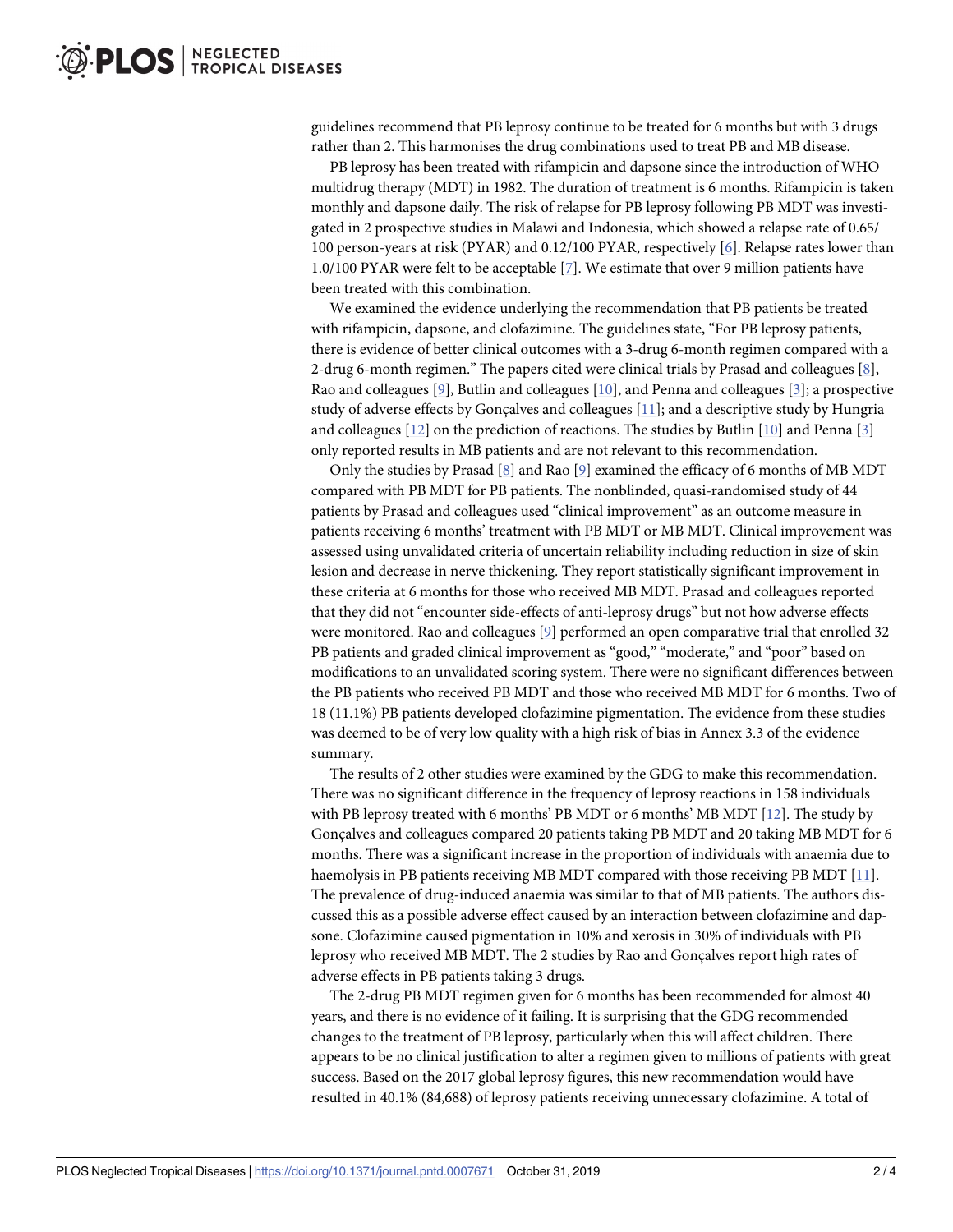<span id="page-2-0"></span>16,979 new cases were detected in children in 2017 who are more likely to have PB leprosy and thus be affected by this change in treatment [\[13\]](#page-3-0).

The addition of unnecessary clofazimine goes against an important principle of good medical practice that one treats patients with the minimum number of drugs. An ethical aspect of the recommendation is that it contravenes the principle of "Primum non nocerre," or "Do no harm." The guidelines state that "No study reported adverse events with clofazimine...," which is not the case. The main adverse effect is skin pigmentation of both leprosy lesions and normal appearing skin. Increased skin pigmentation can be a distressing adverse effect of treatment and may have a negative impact on self-esteem and adherence to treatment. Clofazimine-induced skin pigmentation may disclose the diagnosis of leprosy to others, which may lead to stigmatization. Kumar and colleagues found that 9.8% of patients taking MB MDT stopped their medication because of clofazimine pigmentation, showing that it is a significant problem [[14](#page-3-0)].

The focus group discussions conducted with individuals affected by leprosy, after the final meeting of the GDG, identified "a lack of proper explanation of the side-effects of skin discoloration due to clofazimine as a possible cause of interruption of treatment." It is unclear what individuals who had been diagnosed with PB leprosy thought of clofazimine pigmentation, which they are unlikely to have experienced. The guidelines state that "in persons with PB leprosy who are very concerned about the potential skin discoloration due to clofazimine, an alternative regimen (i.e., 2-drug therapy) could be considered." A lack of information regarding adverse effects of treatment was highlighted as a barrier to adherence by the participants of the focus groups. No advice is given about eliciting the concerns of PB patients about clofazimine prior to commencing MDT and facilitating an informed decision. The influence of these guidelines might cause healthcare workers to overstate the dubious benefits of clofazimine in patients with PB leprosy.

We recognise the attraction from a public health perspective of a single intervention to manage both PB and MB leprosy. The logistics of producing and distributing MDT would be simplified and potentially cheaper, and the guidelines argue that the impact of the misclassification of patients with MB disease as PB cases would be reduced, although the GDG rejected the use of 6 months' MB MDT for all individuals diagnosed with MB leprosy. The guidelines state that misclassification of MB patients in the field "might be an issue" and that ". . .there is evidence of some degree of misclassification of PB based on lesion counts" but do not provide a citation for this assertion nor give an estimate of the size of the problem. In the International Federation of Anti-leprosy Associations (ILEP) Nerve Function Impairment and Reaction (INFIR) Cohort Study, 63.7% of new MB patients in India had negative slit-skin smears, which shows that actually PB patients are being included in the MB category rather than the other way round [\[15\]](#page-3-0).

The guidelines do not provide a robust framework for monitoring any negative impact of clofazimine on the management of PB disease. Pharmacovigilance is recommended after the introduction of the 3-drug regime, but reliable data will be difficult to collect, and treatment completion rates may not be an accurate reflection of the stigmatizing effects of clofazimine.

It is surprising that monitoring for adverse effects of the other components of MDT is not mentioned. The adverse effects of dapsone are now recognised as a major cause of morbidity and mortality in leprosy patients. Dapsone Hypersensitivity Syndrome has a mortality of 10% [\[16\]](#page-3-0). Adverse effects need to be monitored, and a less toxic antibacterial regimen that does not contain dapsone would be preferable.

Far-reaching changes that will worsen leprosy treatment have been made based on insufficient evidence. The impressive and clinically relevant number of patients successfully treated with this regimen has not been considered during the evidence assessment.